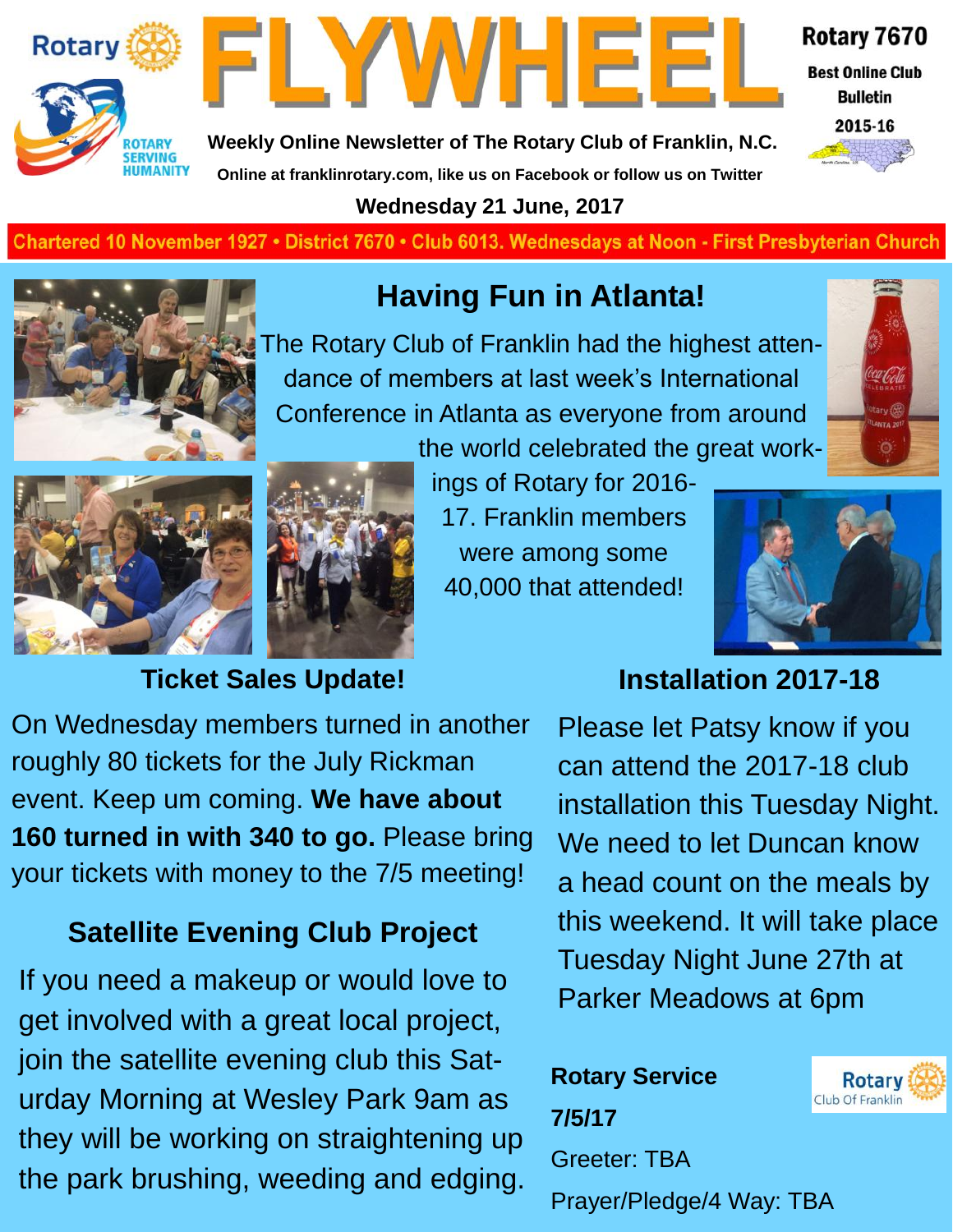



**Weekly Online Newsletter of The Rotary Club of Franklin, N.C. Online at franklinrotary.com, like us on Facebook or follow us on Twitter**

Rotary 7670

**Best Online Club Bulletin** 



**Wednesday 21 June, 2017**

**Charted November 29, 1927 • District 7670 • Club 6013 Wednesdays at Noon - First Presbyterian Church**

# **Fred's Funnies**



## **Important Information!**

**Sometimes** getting out of bed just ruins the whole day •

Arquing with a women is like reading the Software License Agreement.

> In the end, you ignore everything and click "I agree".

**THAT MOMENT WHEN YOUR STEAK IS ON THE GRILL AND YOU CAN ALREADY FEEL YOUR MOUTH WATERING** 

DO YOU VEGANS FEEL THE SAME **WHEN MOWING THE LAWN?** 



#### **Welcoming Our New District Governor**

On Saturday Night, Bill Biddle was inducted as the newest Governor for Rotary District 7670 at

the Asheville Country Club. Rotary Club of Franklin's IPDG Gary Dills was recognized for his service and Franklin's Sean Gibson was inducted as AG for his second year. Biddle also had several members from the Philippines as guests from two of the districts overseas. **New Governor Bill will be visiting our club on August 9th. Don't Miss it!**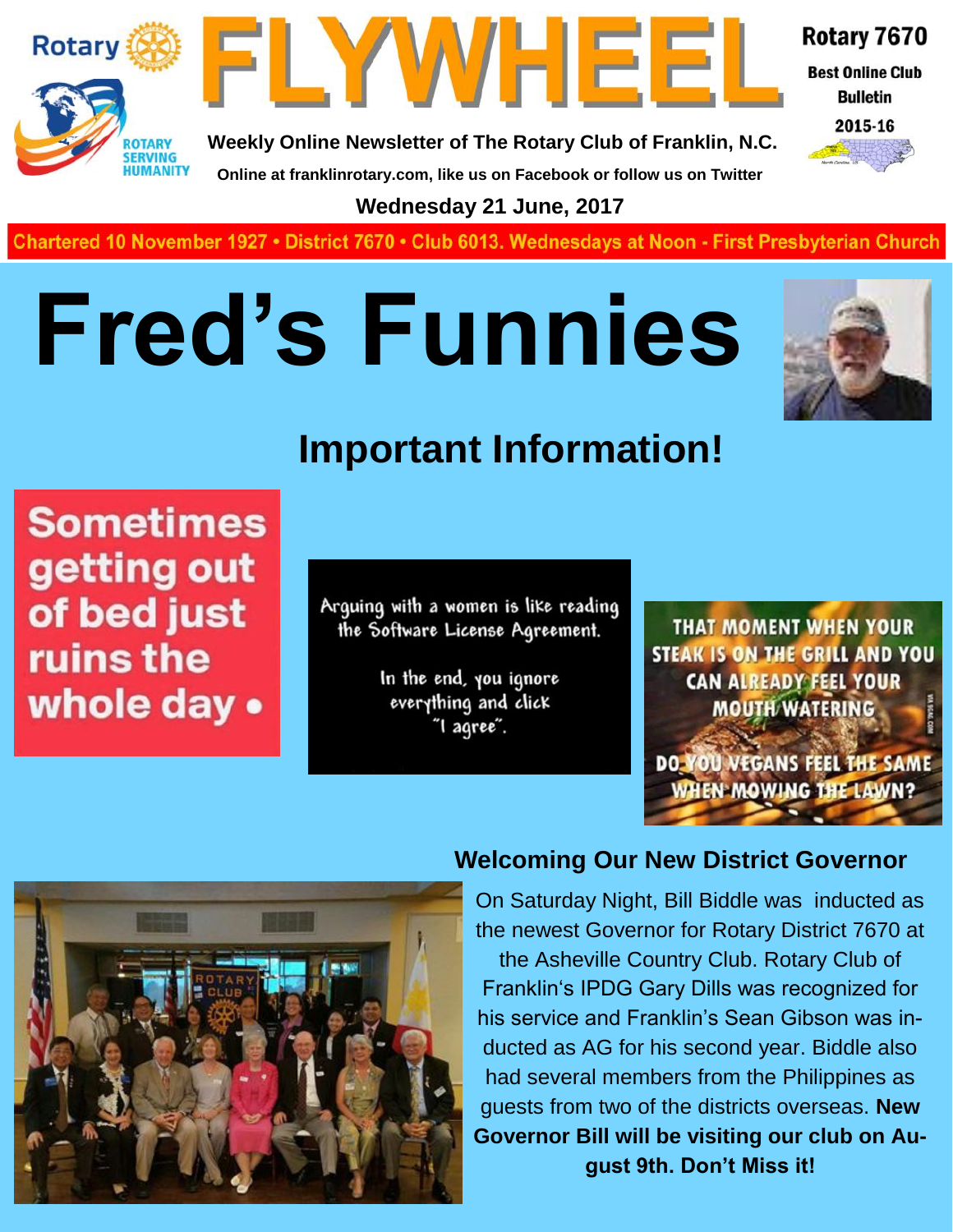



Rotary 7670

**Best Online Club Bulletin** 



**Weekly Online Newsletter of The Rotary Club of Franklin, N.C.**

### **Online at franklinrotary.com, like us on Facebook or follow us on Twitter**

**Wednesday 21 June, 2017**

**Charted November 29, 1927 • District 7670 • Club 6013 Wednesdays at Noon - First Presbyterian Church**

## **CART Cruise Scheduled**

PDGs Bill Shillito and Dennis Sanders announced at the District Conference in Hickory that a CART Cruise has been arranged for District 7670 Rotarians and their friends and families on 24 February, 2018. This weeklong cruise will give cruisers an opportunity to learn more about Alzheimer's Disease research, to share ideas and strategies to support CART, and to raise some funds for CART. In addition, we will be able to enjoy the warm weather of the southern Caribbean during the winter of 2018.

Norwegian Cruise Line has agreed to donate \$100 to CART for each passenger that books a voyage. Each club will receive credit for the \$100 generated by their members and any friends and family going along with them. Norwegian has also added some excellent incentives for this cruise. Please see the attached flyer for details.

Our tentative plans for the cruise include some informational sessions by, hopefully, one of our research scientists. We will also have a couple of receptions just for our group. During one of the sea days we will conduct a 2 K Walk for CART. Our travel agency has approached Norwegian to see if they will allow us to include the entire ship in this walk. The chance to develop new



acquaintances and friends is probably one of the most important reasons to join the cruise.

You have three methods to book a cabin:

Print the registration form in the attachment and snail mail it to our travel agency.

Go to the travel agency website at vipworldtravel.travel and click on the CART link. You can then register online Call the travel agency at (800) 323-7448. Ask for an agent to book the CART Cruise

Please consider joining this cruise for fun, the chance to learn, and the opportunity to raise some funds for CART.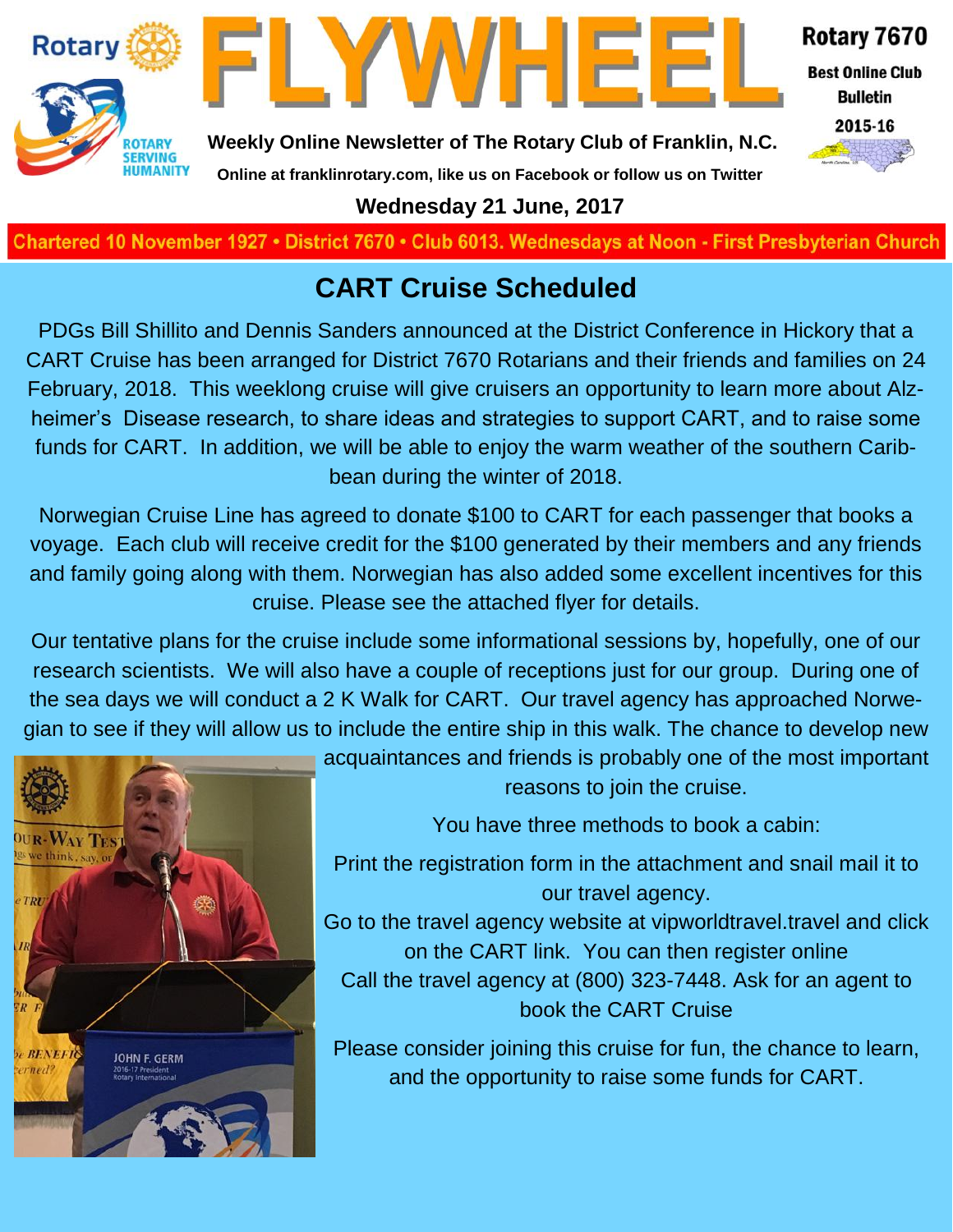

one after next week!